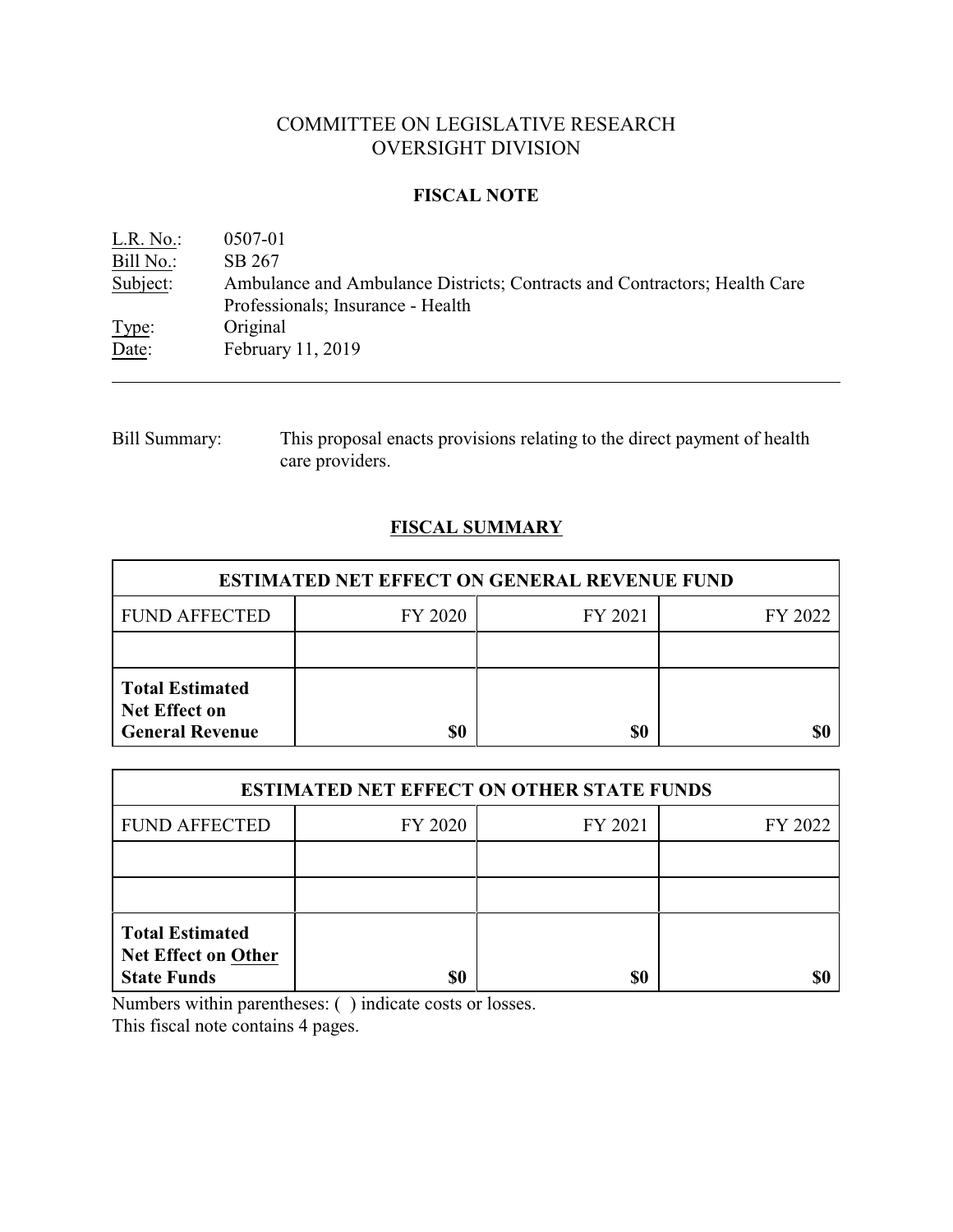L.R. No. 0507-01 Bill No. SB 267 Page 2 of 4 February 11, 2019

| <b>ESTIMATED NET EFFECT ON FEDERAL FUNDS</b>                        |         |         |         |  |
|---------------------------------------------------------------------|---------|---------|---------|--|
| <b>FUND AFFECTED</b>                                                | FY 2020 | FY 2021 | FY 2022 |  |
|                                                                     |         |         |         |  |
|                                                                     |         |         |         |  |
| <b>Total Estimated</b><br>Net Effect on All<br><b>Federal Funds</b> | \$0     | \$0     |         |  |

| <b>ESTIMATED NET EFFECT ON FULL TIME EQUIVALENT (FTE)</b>    |         |         |         |  |
|--------------------------------------------------------------|---------|---------|---------|--|
| <b>FUND AFFECTED</b>                                         | FY 2020 | FY 2021 | FY 2022 |  |
|                                                              |         |         |         |  |
|                                                              |         |         |         |  |
| <b>Total Estimated</b><br><b>Net Effect on</b><br><b>FTE</b> |         |         |         |  |

 $\Box$  Estimated Net Effect (expenditures or reduced revenues) expected to exceed \$100,000 in any of the three fiscal years after implementation of the act.

| <b>ESTIMATED NET EFFECT ON LOCAL FUNDS</b> |         |         |         |  |
|--------------------------------------------|---------|---------|---------|--|
| <b>FUND AFFECTED</b>                       | FY 2020 | FY 2021 | FY 2022 |  |
| Local Government                           | \$0     | \$0     | \$0     |  |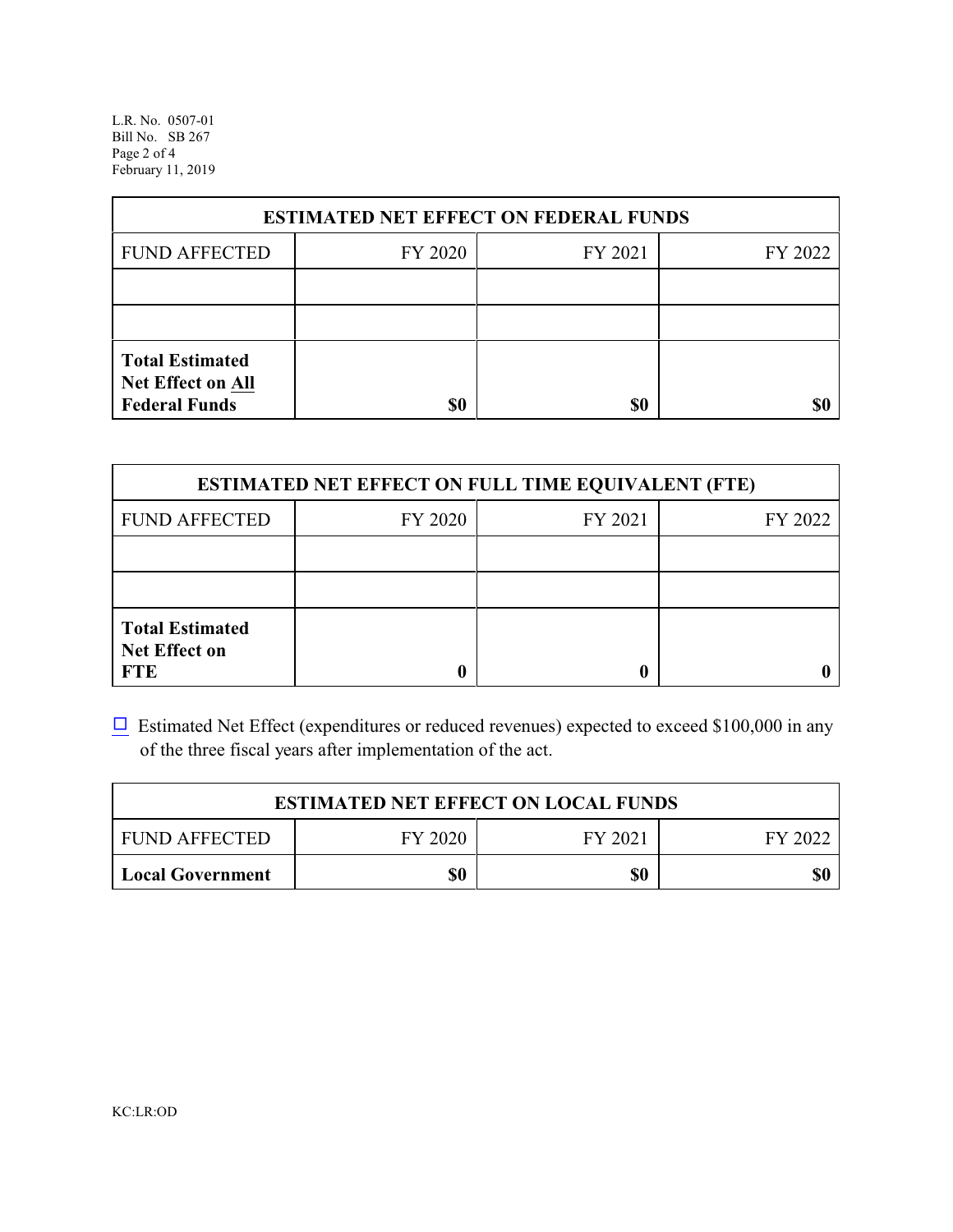L.R. No. 0507-01 Bill No. SB 267 Page 3 of 4 February 11, 2019

#### **FISCAL ANALYSIS**

#### ASSUMPTION

Officials from the **Department of Insurance, Financial Institutions and Professional Registration**, the **Department of Social Services** and the **Department of Health and Senior Services** each assume the proposal will have no fiscal impact on their respective organizations.

**Oversight** notes that the above mentioned agencies have stated the proposal would not have a direct fiscal impact on their organization. Oversight does not have any information to the contrary. Therefore, Oversight will reflect a zero impact on the fiscal note.

| FISCAL IMPACT - State Government | FY 2020<br>$(10 \text{ Mo.})$ | FY 2021    | FY 2022                       |
|----------------------------------|-------------------------------|------------|-------------------------------|
|                                  | <u>\$0</u>                    | <u>\$0</u> | <u>\$0</u>                    |
| FISCAL IMPACT - Local Government | FY 2020<br>$(10 \text{ Mo.})$ | FY 2021    | FY 2022                       |
|                                  | $\underline{\underline{\$0}}$ | <u>\$0</u> | $\underline{\underline{\$0}}$ |

### FISCAL IMPACT - Small Business

No direct fiscal impact to small businesses would be expected as a result of this proposal.

#### FISCAL DESCRIPTION

The proposed legislation appears to have no direct fiscal impact.

This legislation is not federally mandated, would not duplicate any other program and would not require additional capital improvements or rental space.